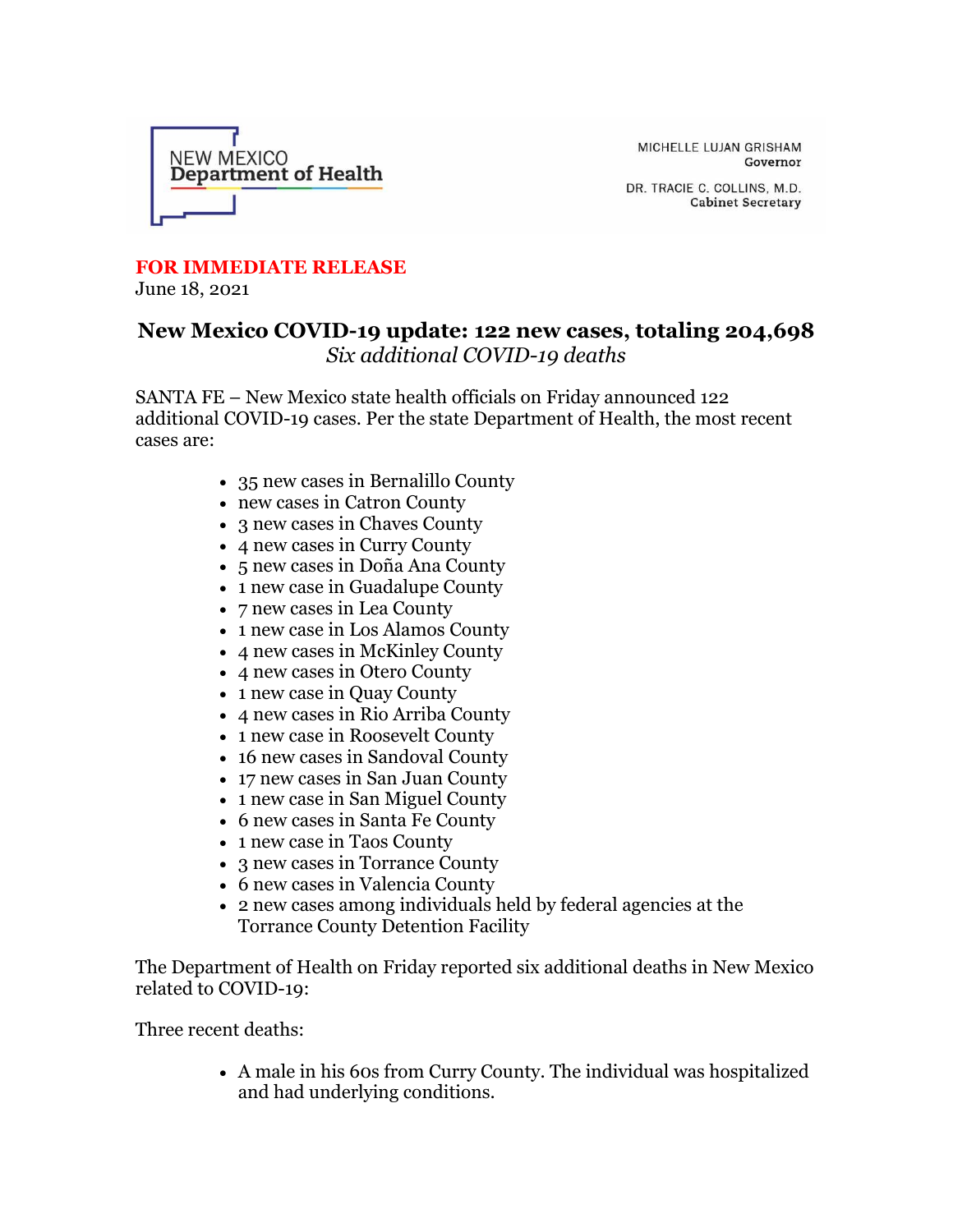- A male in his 70s from Otero County.
- A female in her 70s from Torrance County. The individual had underlying conditions.

Three\* deaths >30 days:

- A male in his 70s from Bernalillo County. The individual was hospitalized and had underlying conditions. The individual was a resident of the Las Palomas Center in Albuquerque.
- A male in his 80s from Los Alamos County. The individual was hospitalized and was a resident of the Sombrillo Nursing Home in Los Alamos.
- A female in her 70s from Quay County. The individual was hospitalized.

\*COVID related deaths are reported when a death certificate has been issued and some death certificates are delayed due to insufficient information.

The number of deaths of New Mexico residents related to COVID-19 is now 4,316.

The ten ZIP codes across the state with the most COVID-19 cases on Friday, Jun. 18 are:

Daily case counts and test numbers are raw data based on information the state receives today - meaning data that has not yet been scrutinized to identify potential duplicates or late-arriving positives or negatives. By contrast, the [Red](https://r20.rs6.net/tn.jsp?f=001T26R8KjCKecpBshPgwweUGn_vSPlQXRLT6c9mH1toZ9BMhxWt3rWvWDIfDG_wx9pJjB9zWT4s8GUG72cm-OJHkX519gF6PIGs4gEjNwrXYuF01h9fnJI0q7zo4vZzYJXC7dMMeMkRs848XB6EmUVvpv6L1Izts6kzEDn0Pl_P5e7bz9LImh-Lnm5yWaofwgTbGMc2R1l4jeAsZTXRZxxiCt7WvfOl8SC&c=vhgVjDuL0nB0WdNSS-YYbVkt1WfOW0sTfg3-rRP9YgiVgOuUqhBngg==&ch=J04RHjWLbF2pa8XXCB4mkAbX3wOfap4MYRBQKSMQ0Anq_lDoSXnZcA==)  [Yellow Green county-level analysis](https://r20.rs6.net/tn.jsp?f=001T26R8KjCKecpBshPgwweUGn_vSPlQXRLT6c9mH1toZ9BMhxWt3rWvWDIfDG_wx9pJjB9zWT4s8GUG72cm-OJHkX519gF6PIGs4gEjNwrXYuF01h9fnJI0q7zo4vZzYJXC7dMMeMkRs848XB6EmUVvpv6L1Izts6kzEDn0Pl_P5e7bz9LImh-Lnm5yWaofwgTbGMc2R1l4jeAsZTXRZxxiCt7WvfOl8SC&c=vhgVjDuL0nB0WdNSS-YYbVkt1WfOW0sTfg3-rRP9YgiVgOuUqhBngg==&ch=J04RHjWLbF2pa8XXCB4mkAbX3wOfap4MYRBQKSMQ0Anq_lDoSXnZcA==) provides a highly accurate picture for a twoweek period of time.

Previously reported numbers included one case that was not lab confirmed in Sandoval County -- this has now been corrected. Including the above newly reported cases, New Mexico has now had a total of 204,698 COVID-19 cases:

Bernalillo County: 58,892 Catron County: 95 Chaves County: 9,062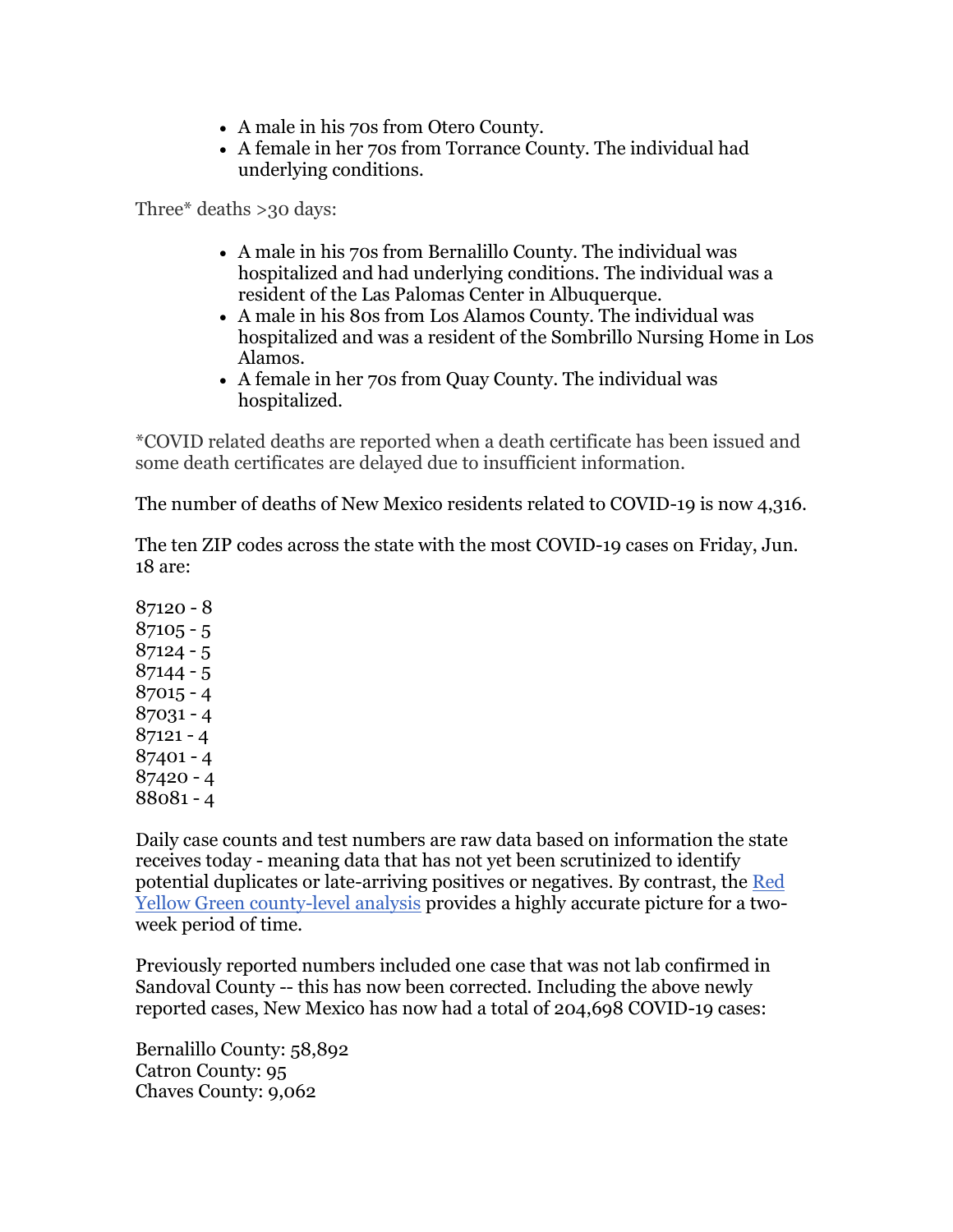Cibola County: 2,899 Colfax County: 799 Curry County: 5,289 De Baca County: 177 Doña Ana County: 25,040 Eddy County: 6,929 Grant County: 1,746 Guadalupe County: 457 Harding County: 13 Hidalgo County: 366 Lea County: 8,399 Lincoln County: 1,763 Los Alamos County: 536 Luna County: 3,374 McKinley County: 12,367 Mora County: 173 Otero County: 4,055 Quay County: 534 Rio Arriba County: 3,746 Roosevelt County: 2,022 Sandoval County: 12,216 San Juan County: 15,653 San Miguel County: 1,393 Santa Fe County: 10,563 Sierra County: 781 Socorro County: 1,325 Taos County: 1,700 Torrance County: 878 Union County: 258 Valencia County: 6,873

County totals are subject to change upon further investigation and determination of residency of individuals positive for COVID-19.

The Department of Health currently reports the following numbers of COVID-19 cases among individuals held by federal agencies at the following facilities:

Cibola County Correctional Center: 445 Otero County Federal Prison Facility: 447 Otero County Processing Center: 249 Torrance County Detention Facility: 198

The Department of Health currently reports the following numbers of COVID-19 cases among individuals held by the New Mexico Corrections Department at the following facilities:

• Central New Mexico Correctional Facility in Valencia County: 298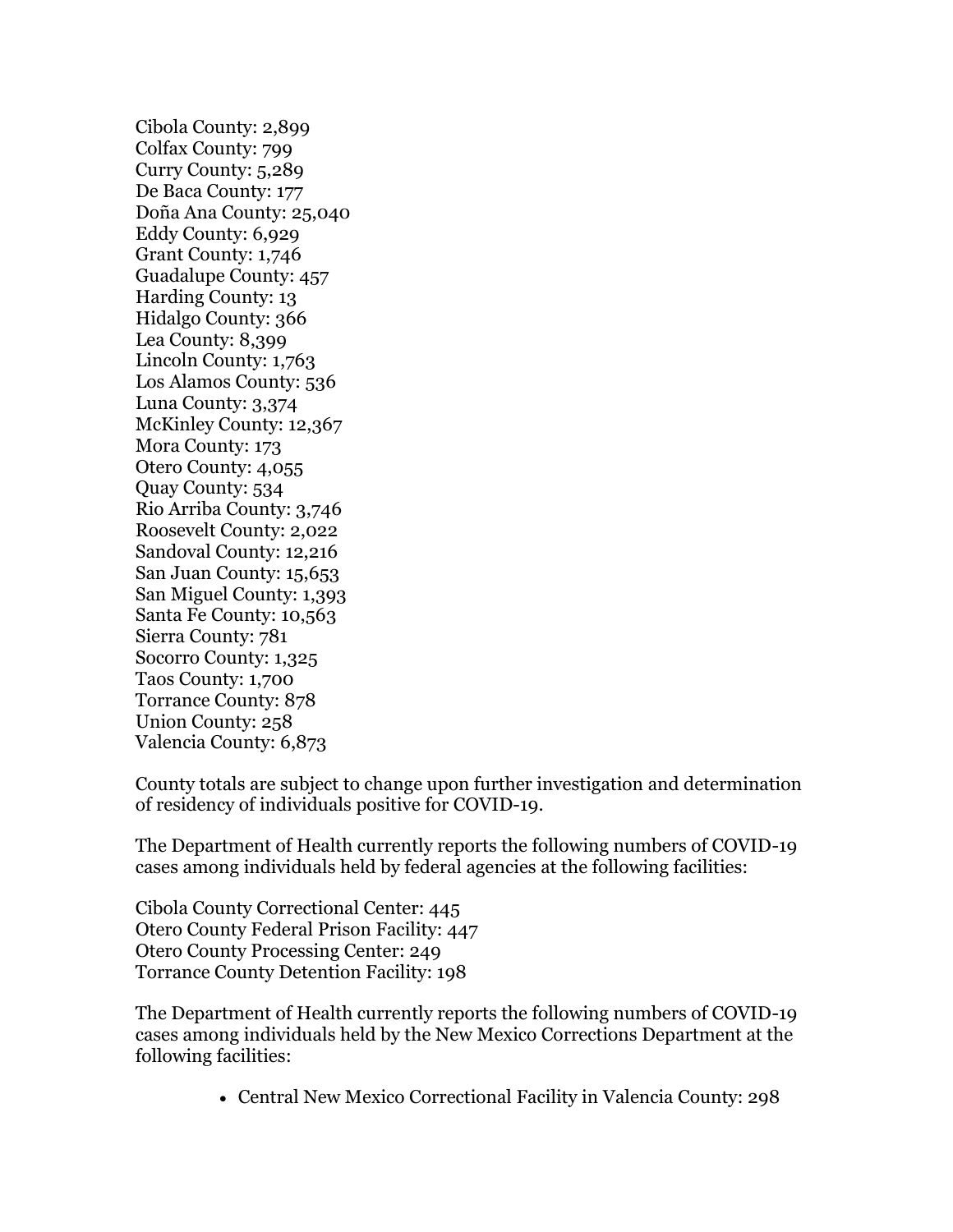- Guadalupe County Correctional Facility: 253
- Lea County Correctional Facility: 762
- Northeast New Mexico Correctional Facility in Union County: 167
- Northwest New Mexico Correctional Center in Cibola County: 128
- Otero County Prison Facility: 473
- Penitentiary of New Mexico in Santa Fe County: 219
- Roswell Correctional Center: 229
- Southern New Mexico Correctional Facility in Doña Ana County: 231
- Springer Correctional Center in Colfax County: 151
- Western New Mexico Correctional Facility in Cibola County: 75

As of today, there are 95 individuals hospitalized in New Mexico for COVID-19. This number may include individuals who tested positive for COVID-19 out of state but are currently hospitalized in New Mexico. This number does not include New Mexicans who tested positive for COVID-19 and may have been transferred to a hospital out of state.

As of today, there are 192,953 COVID-19 cases designated as having recovered by the New Mexico Department of Health.

The Department of Health has identified at least one positive COVID-19 case in residents and/or staff in the past 28 days at the following long-term care facilities:

- Advanced Health Care in Albuquerque
- The Aristocrat Assisted Living Center in Alamogordo
- Autumn Blessings Assisted Living
- Aztec Healthcare in Aztec
- Bear Canyon Rehabilitation Center in Albuquerque
- BeeHive Homes Clovis
- BeeHive Homes Farmington
- BeeHive Home Portales
- Casa de Oro in Las Cruces
- Cedar Ridge Inn in Farmington
- Elmcroft of Quintessence in Albuquerque
- Genesis Rio Rancho Center
- Genesis Silver City Care Center in Silver City
- Good Samaritan Society Las Cruces
- Laguna Rainbow Care Center in Casa Blanca
- Lakeview Christian Home in Carlsbad
- McKinley Care Center
- The Meadows Home at the New Mexico Behavioral Health Institute in Las Vegas
- New Mexico State Veterans Home in Truth or Consequences
- Princeton Place in Albuquerque
- Retirement Ranches in Clovis
- SeniorCare LLC in Albuquerque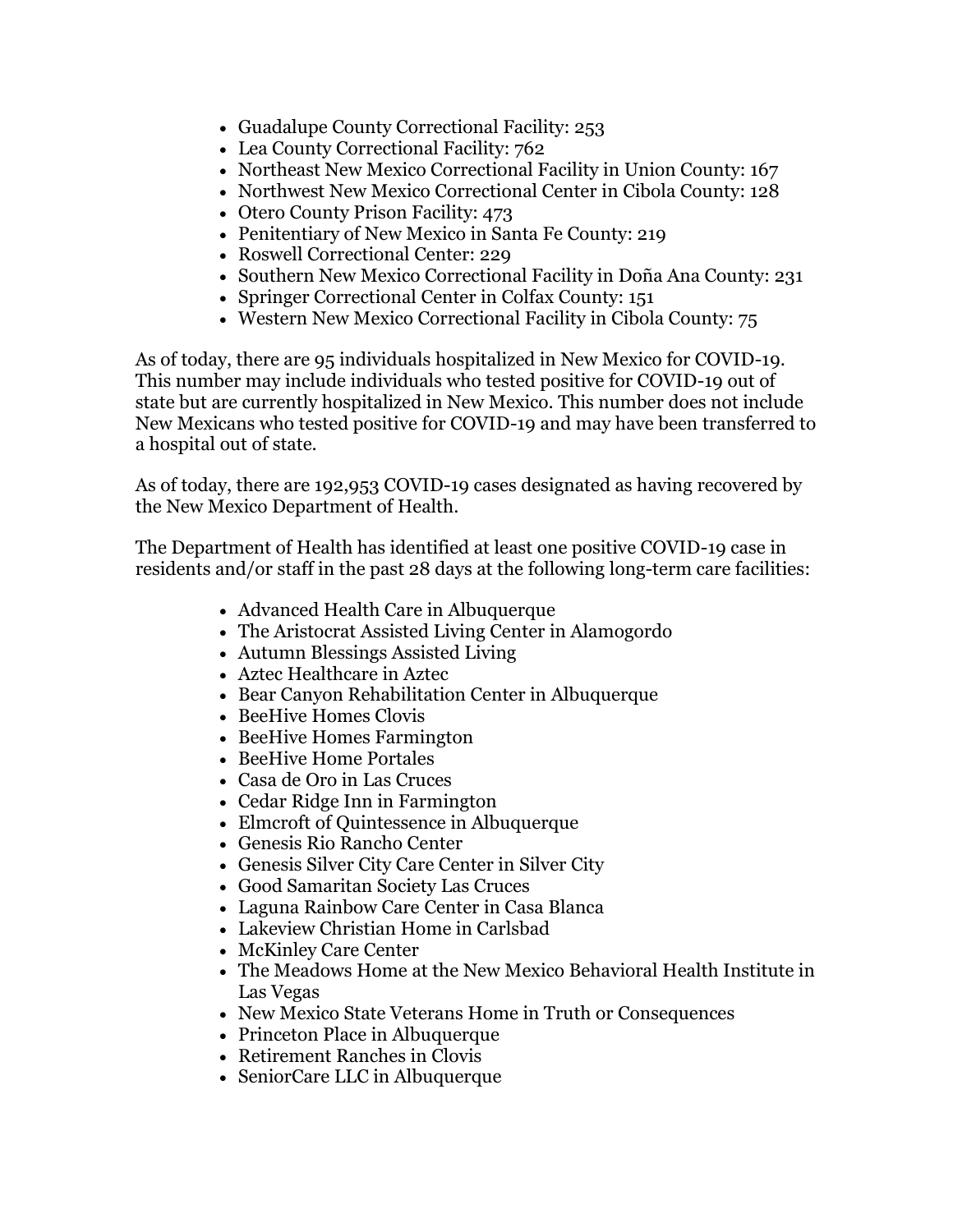- Sierra Health Care Center in Truth or Consequences
- St. Anthony Healthcare and Rehabilitation Center in Clovis
- Sunset Vista Senior Living Center in Silver City
- The Bridge of Farmington in Farmington
- The Rehabilitation Center of Albuquerque
- The Rio at Las Estancias in Albuquerque
- The Village at Alameda in Albuquerque
- Genesis Healthcare Uptown in Albuquerque
- Vista Hermosa in Santa Fe

The Department of Health has detected community spread in the state of New Mexico and is investigating cases with no known exposure. The agency reports that given the infectious nature of the virus it is likely other residents are infected but yet to be tested or confirmed positive. To that end, all New Mexicans have been instructed to stay home except for outings absolutely necessary for health, safety and welfare. These additional restrictions have been enacted to aggressively minimize person-to-person contact and ensure spread is mitigated. New Mexicans are strongly urged to limit travel to only what is necessary for health, safety and welfare.

The New Mexico Department of Health has active investigations into the positive patients, which includes contact-tracing and swabs of symptomatic individuals who have had contact with the positive cases.

Every New Mexican must work together to stem the spread of COVID-19. Stay home, especially if you are sick. Wear a mask or face covering when in public and around others.

New Mexicans who report symptoms of COVID-19 infection, such as fever, cough, shortness of breath, chills, repeated shaking with chills, muscle pain, headache, sore throat, congestion or runny nose, nausea or vomiting, diarrhea, and/or loss of taste or smell should call their health care provider or the NMDOH COVID-19 hotline immediately (1-855-600-3453).

The Department of Health strongly encourages the following groups to get tested:

- Symptomatic people displaying the COVID-19 symptoms of fever, cough, shortness of breath, chills, repeated shaking with chills, muscle pain, headache, sore throat, congestion or runny nose, nausea or vomiting, diarrhea, and/or loss of taste or smell;
- Asymptomatic people who are close contacts or household members of people in their infectious period who have already tested positive for the coronavirus;
- Asymptomatic people who live or work in congregate settings such as long-term care facilities and group homes;
- Patients who are scheduled for surgery and whose provider has advised them to get tested before the procedure.